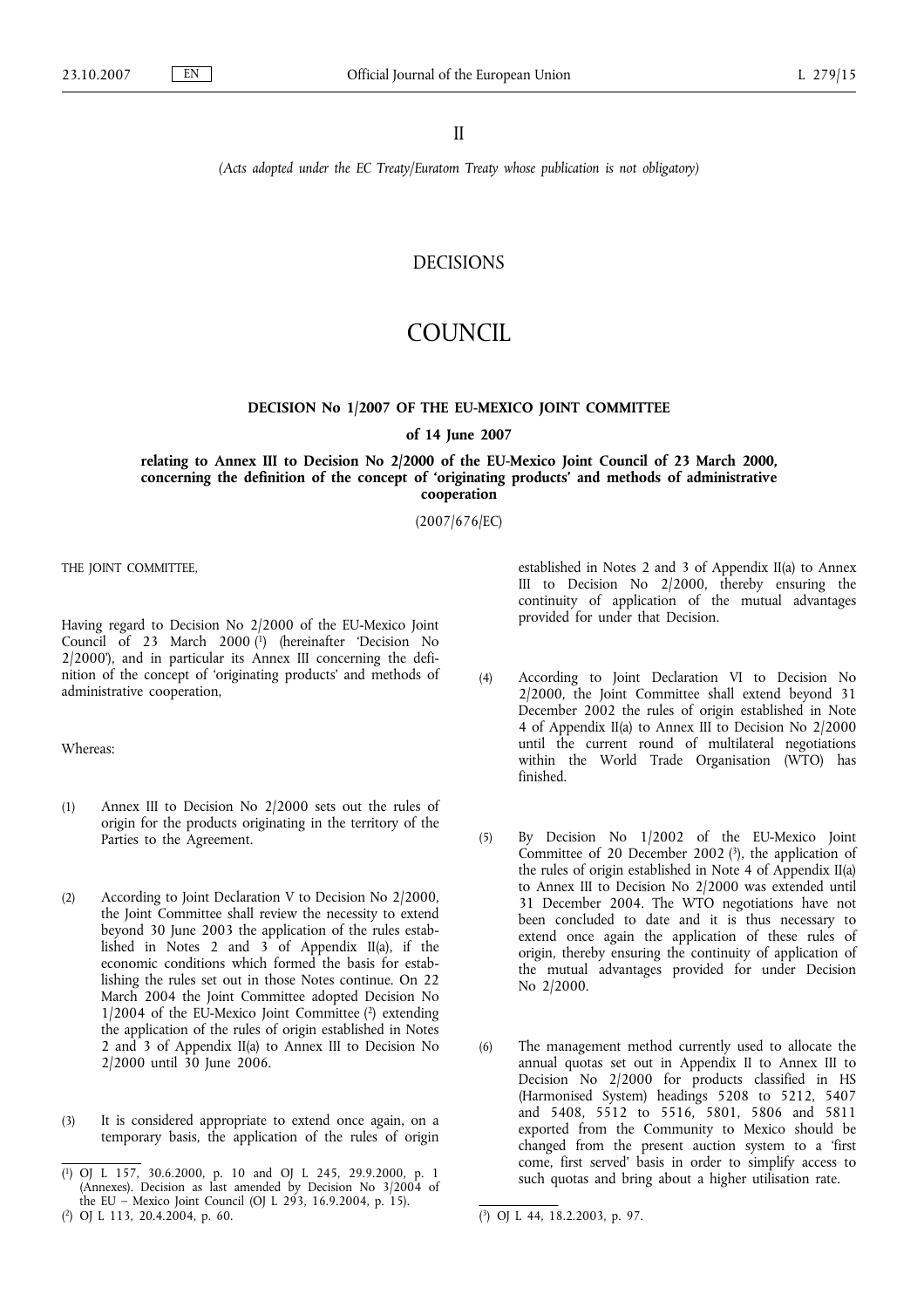- (7) The management method currently used to allocate the annual quotas set out in Note 9 of Appendix II(a) to Annex III to Decision No 2/2000 for products classified in HS headings 6402 to 6404 exported from the Community to Mexico should be changed from the present auction system to a 'first come, first served' basis in order to simplify access to such quotas and bring about a higher utilisation rate.
- (8) The rule of origin set out in Appendix II to Annex III to Decision No 2/2000 for products classified in HS heading 1904 should be amended to allow the use of non-originating *Zea indurata* maize in the manufacture of products of this heading.
- (9) The rule of origin set out in Appendix II to Annex III to Decision No 2/2000 for products classified in HS heading 7601 should be amended to allow the acquisition of origin through different manufacturing processes,

HAS DECIDED AS FOLLOWS:

#### *Article 1*

The rules of origin set out in Notes 2 and 3 of Appendix II(a) to Annex III to Decision No 2/2000 shall apply until 30 June 2009 instead of the rules of origin set out in Appendix II to Annex III to that Decision.

#### *Article 2*

The rules of origin set out in Note 4 of Appendix II(a) to Annex III to Decision No 2/2000 shall apply until the conclusion of the present round of WTO negotiations instead of the rules of origin set out in Appendix II to Annex III to that Decision.

#### *Article 3*

1. The text of the footnotes in Appendix II to Annex III to Decision No 2/2000 referring to products classified in HS headings 5208 to 5212, 5407 and 5408, 5512 to 5516, 5801, 5806 and 5811 shall be replaced by the text contained in Annex I to this Decision.

2. A new Note 13 shall be added to Appendix II(a) to Annex III to Decision No 2/2000, the text of which is contained in Annex I to this Decision.

#### *Article 4*

The text of Note 9 of Appendix II(a) to Annex III to Decision No 2/2000 shall be replaced by the text contained in Annex II to this Decision.

#### *Article 5*

The rule of origin set out in Appendix II to Annex III to Decision No 2/2000 for products classified in HS heading 1904 shall be replaced by the text contained in Annex III to this Decision.

#### *Article 6*

The rule of origin set out in Appendix II to Annex III to Decision No 2/2000 for products classified in HS heading 7601 shall be replaced by the text contained in Annex IV to this Decision.

#### *Article 7*

This Decision shall enter into force on the date the Parties exchange written notifications certifying the completion of their respective legal procedures.

Article 1 shall apply from 1 July 2006.

Article 2 shall apply from 1 January 2005.

Done at Brussels, 14 June 2007.

*For the Joint Committee* Tomás DUPLÁ DEL MORAL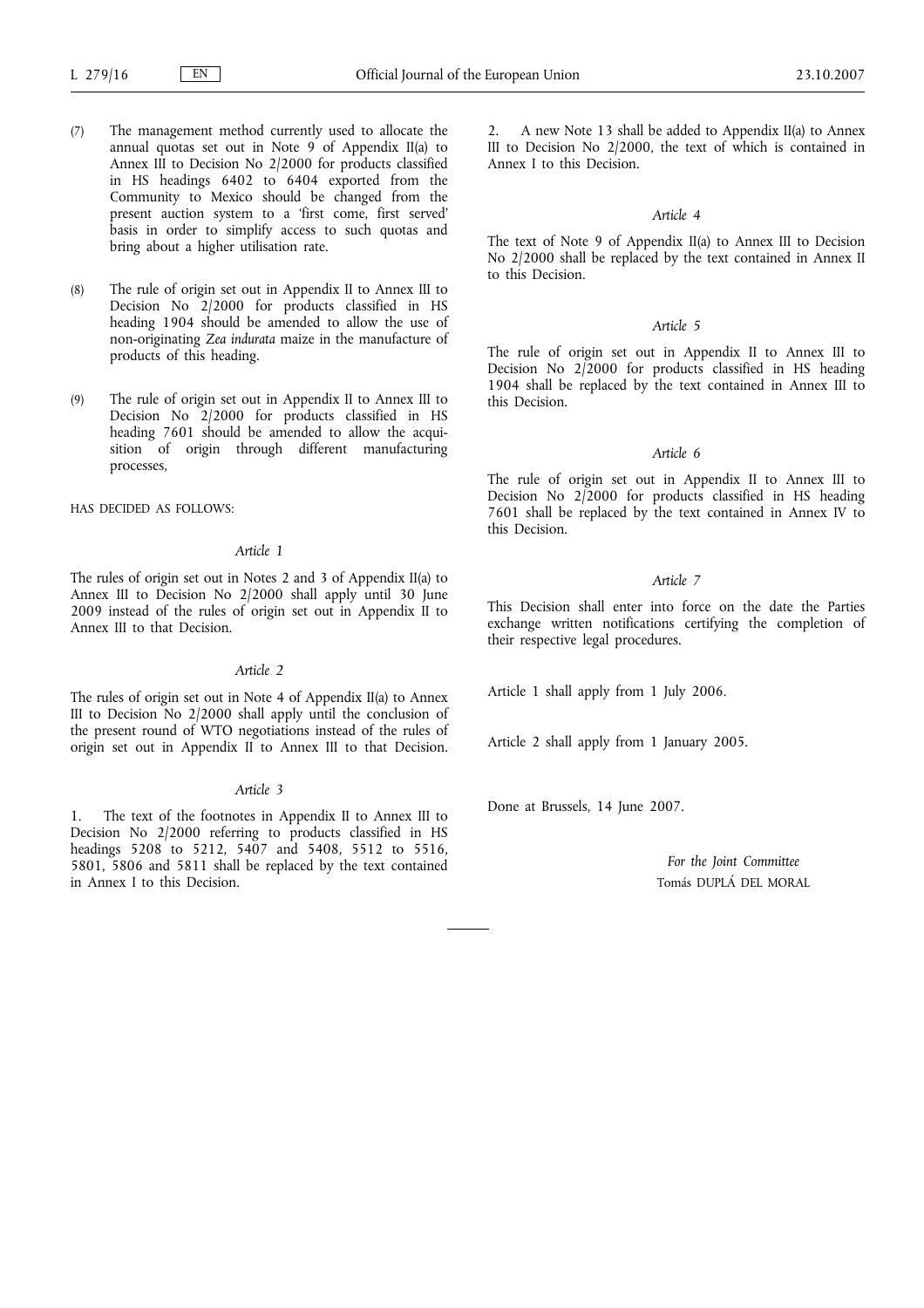## *ANNEX I*

#### *(Referred in Article 3)*

#### **Text of the footnotes in Appendix II to Annex III to Decision No 2/2000 referring to products classified in HS headings 5208 to 5212, 5407 and 5408, 5512 to 5516, 5801, 5806 and 5811**

*Footnote to HS headings 5208 to 5212*

The printing rule shall apply only to exports from the EC to Mexico for an aggregate annual quota of 2 000 000 m2. This quota will be allocated on a 'first come, first served' basis by Mexico. See Note 13 to Appendix II(a).

*Footnote to HS headings 5407 and 5408*

The printing rule shall apply only to exports from the EC to Mexico for an aggregate annual quota of 3 500 000 m<sup>2</sup>. This quota will be allocated on a 'first come, first served' basis by Mexico. See Note 13 to Appendix II(a).

*Footnote to HS headings 5512 to 5516*

The printing rule shall apply only to exports from the EC to Mexico for an aggregate annual quota of 2 000 000 m2. This quota will be allocated on a 'first come, first served' basis by Mexico. See Note 13 to Appendix II(a).

*Footnote to HS headings 5801, 5806 and 5811*

For HS headings 5801, 5806 and 5811, the printing rule shall apply only to exports from the EC to Mexico for an aggregate annual quota of 500 000 m<sup>2</sup>. This quota will be allocated on a 'first come, first served' basis by Mexico. See Note 13 to Appendix II(a).

#### **Text of Note 13 of Appendix II(a) to Annex III to Decision No 2/2000**

*Note 13*

Mexico shall allocate the benefit of the annual quotas set out in Appendix II for products classified in HS headings 5208 to 5212, 5407 and 5408, 5512 to 5516, 5801, 5806 and 5811 on a 'first come, first served' basis.

The Joint Committee shall review in 2009 the annual quotas to adjust them in the light of the experience in managing them and the bilateral trade flows.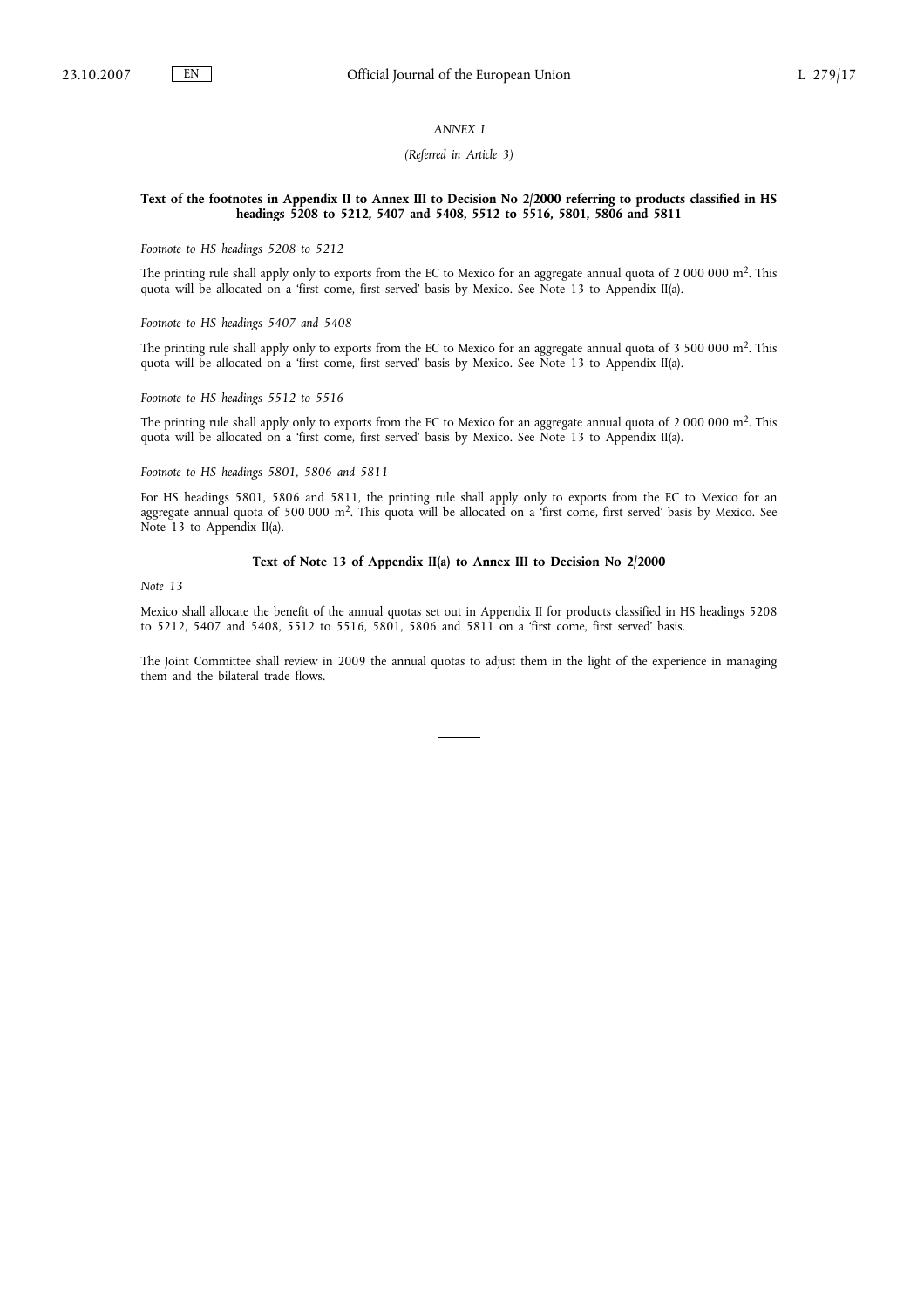## *ANNEX II*

## *(Referred in Article 4)*

## **Text of Note 9 of Appendix II(a) to Annex III to Decision No 2/2000**

*Note 9*

For HS headings 6402, 6403 and 6404:

| HS heading   | Description of product | Working or processing carried out on non-originating materials that confers<br>originating status                                                                                        |     |  |
|--------------|------------------------|------------------------------------------------------------------------------------------------------------------------------------------------------------------------------------------|-----|--|
| $^{(1)}$     |                        | <sub>or</sub>                                                                                                                                                                            | (4) |  |
| 6402 to 6404 | leather and textiles   | Footwear of plastics,   Manufacture from materials of<br>heading, except<br>from<br>any<br>assemblies of uppers affixed to<br>inner soles or to other sole<br>components of heading 6406 |     |  |

This rule shall confer origin only to goods exported by the EC to Mexico within the following annual quotas for each heading:

| 6402                                                                              | 120 000 pairs                                       |
|-----------------------------------------------------------------------------------|-----------------------------------------------------|
| 6403, only for pairs with a customs value over USD $20\,$ 250 000 (women's pairs) | 250 000 (men's pairs)<br>125 000 (children's pairs) |
| 6404                                                                              | 120 000 pairs                                       |

Mexico shall allocate the benefit of these annual quotas on a 'first come, first served' basis.

The Joint Committee shall review in 2009 the conditions established in this Note to adjust it in the light of the quota management experience with a view to allowing effective use of the trading opportunities offered.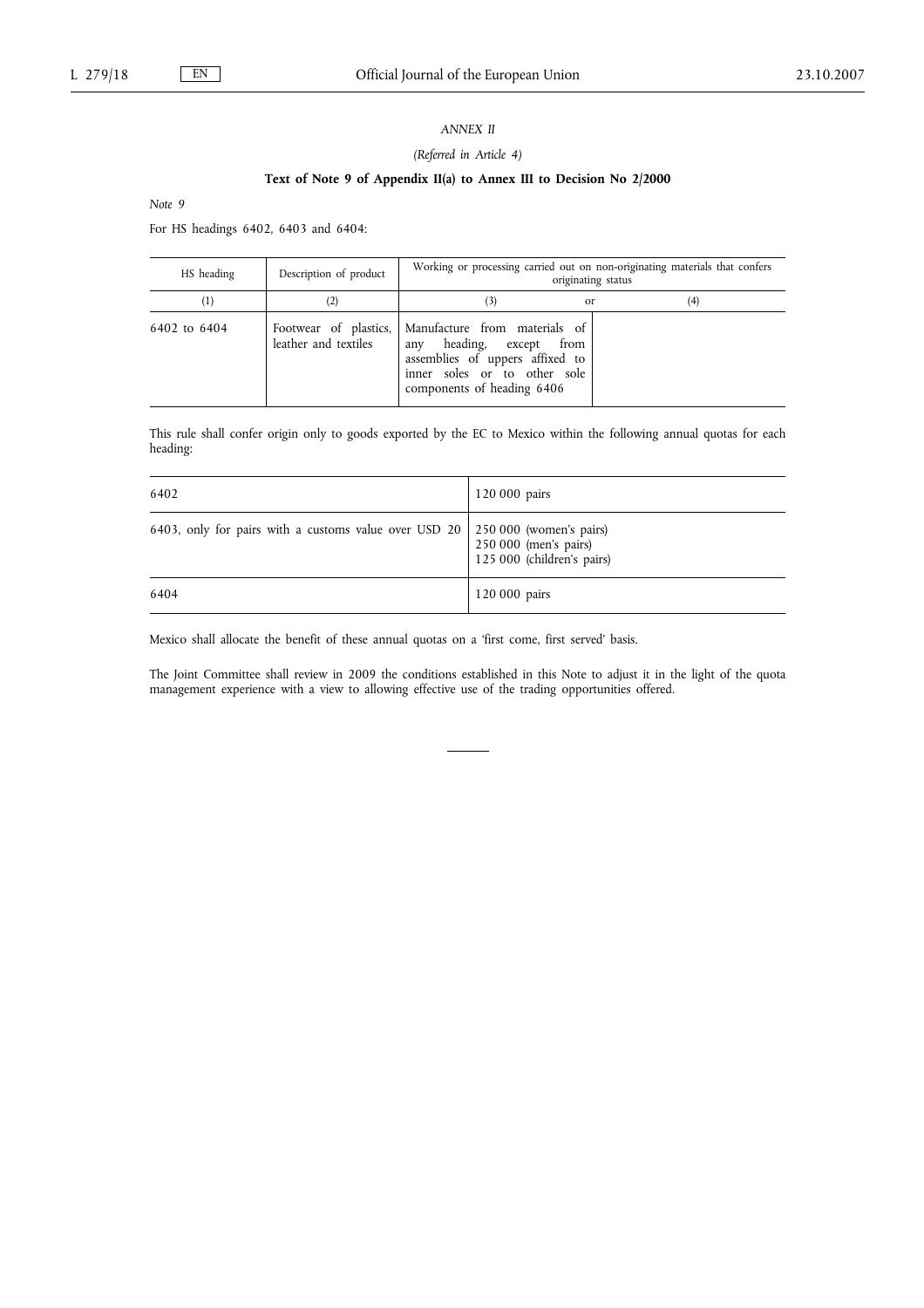# *ANNEX III*

# *(Referred in Article 5)*

#### **Rule of origin set out in Appendix II to Annex III to Decision No 2/2000 for products classified in HS heading 1904**

| HS heading | Description of product                                                                                                                                                                                                                                                                                                                                                                                  | Working or processing carried out on non-originating materials that confers<br>originating status                                                                                                                                                                                                                                                       |               |     |
|------------|---------------------------------------------------------------------------------------------------------------------------------------------------------------------------------------------------------------------------------------------------------------------------------------------------------------------------------------------------------------------------------------------------------|---------------------------------------------------------------------------------------------------------------------------------------------------------------------------------------------------------------------------------------------------------------------------------------------------------------------------------------------------------|---------------|-----|
| (1)        | (2)                                                                                                                                                                                                                                                                                                                                                                                                     | (3)                                                                                                                                                                                                                                                                                                                                                     | <sub>or</sub> | (4) |
| 1904       | foods<br>Prepared<br>obtained<br>the<br>by<br>swelling or roasting<br>of cereals or cereal<br>(for<br>products<br>example, corn flakes);<br>cereals (other than<br>maize (corn)) in grain<br>form or in the form of<br>flakes or other worked<br>grains (except flour,<br>and<br>meal);<br>groats<br>precooked,<br><sub>or</sub><br>otherwise<br>prepared,<br>elsewhere<br>not<br>specified or included | Manufacture:<br>- from materials not classified<br>within heading 1806,<br>in which all the cereals and<br>flour (except durum wheat<br>and Zea indurata maize, and<br>their derivatives) used must<br>be wholly obtained,<br>in which the value of any<br>materials of Chapter 17 used<br>does not exceed 30 % of the<br>ex-works price of the product |               |     |